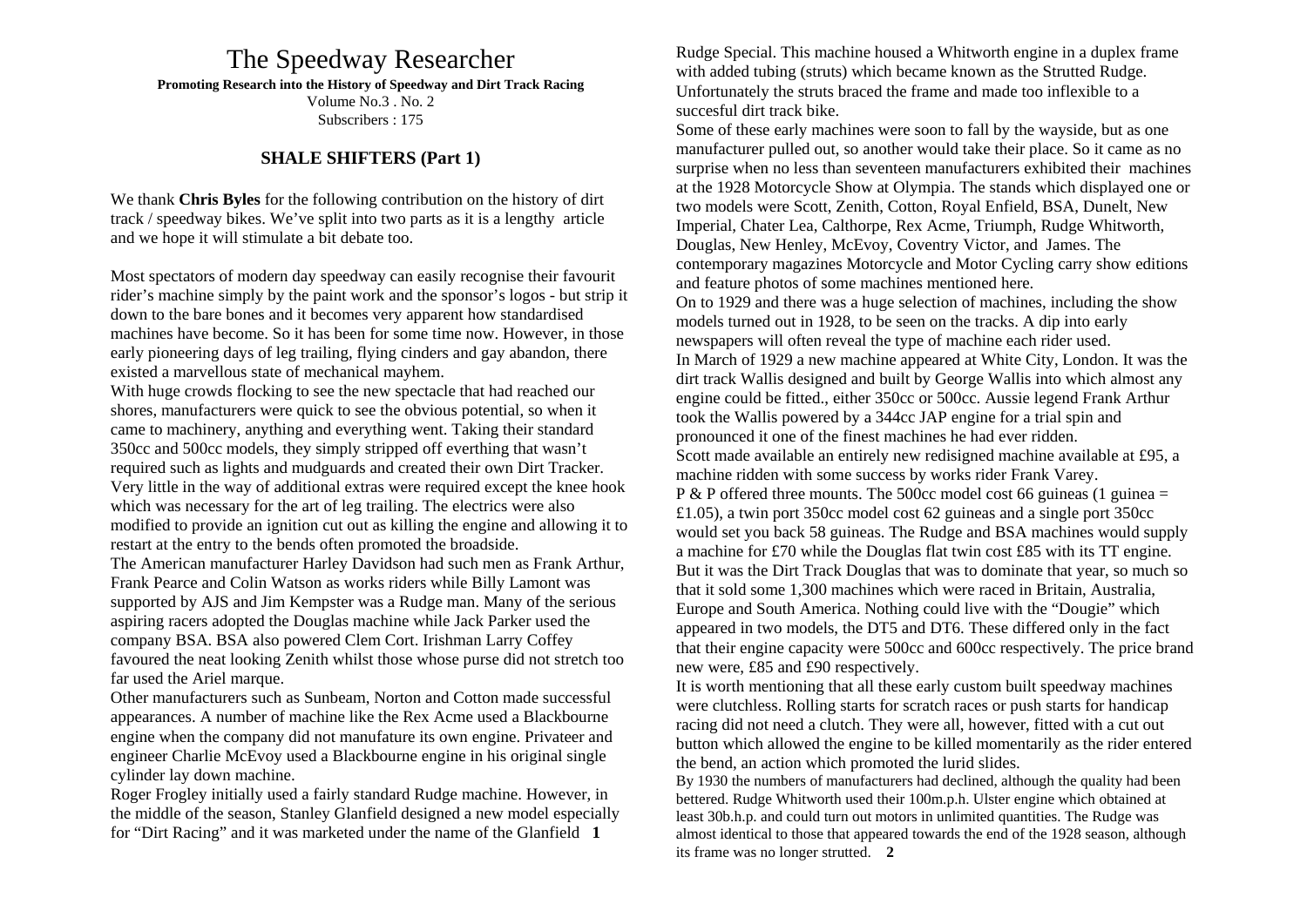Freddie Dixon promised 346bhp with his super tuning on the 1930 special Douglas motor and the real battle would undoubtedly be between the Douglas and the Rudge. Sadly for the Bristol factory, the track surfaces were changing, becoming shallower and even the shortened Douglas introduced in 1930 could not halt the surge of the Rudge. It was internal, finanacial, company problems and a new competitor's motor that would do for the Rudge. To be continued.

### WOOPS!!!

Woops! My slip is showing. For some reason the vast bulk of the tracks (Dagenham excepted) starting with the letter D vanished from the track directory. Perhaps I should get a conical cap with the letter D on it to remind me of the error of my ways or, more probably, to save the items once I'd typed them into the script of the appropriate **Researcher**. However, this edition remedies the error. **Jim Henry** 

DALTON IN FURNESS : Dalton in Furness, Cumbria. Track length : 350 yards. 1st Meeting : Not Known. Years of Operation : 1972 - Training (N) DARVEL : Roundshaw near Auchinleck. Track Length : Not known. Years of Operation : 1980 - 1985 - Training. Built on an old coal bing (spoil heap for those south of the border) the Darvel Rockets "home track" was the source of the name of a Scottish Junior League team that raced out of Blantyre. (N)

DEWSBURY : Hazy venue possibly used in April 1928. One for a bit more research - any offers ? (Source Motor Cycling 4/4/1928).

DONCASTER : Greyhound Stadium, York Road, Doncaster. Track length : 350 yards. 1st Meeting : (Possibly 1.9.1929) 27th April 1969. Nicknames : Stallions. Dragons. Years of Operation : 1929 - Open, 1969 - 1970 British League Division Two, 1971 - Training. (U)

DONNINGTON : Motor Racing Circuit, Donnington. Meeting staged on a makeshift track on 2.6.1968 featuring Jan O. Pedersen. (N)

DROGHEDA : Lourds Stadium, Drogheda, Louth, Ireland. Meeting staged on 2.6.1968. (N.)

DROYLESDEN : Dodds Farm, Moorside, Droylsden, Manchester. Track Length : One Third Mile. First Meeting : (25th June 1927.) 13th April 1929. Years of Operation : 1927 - Open, 1929 - Open. Proposals for a long track fixture in 1972 never came to fruition.

DUBLIN : CHAPELIZOD : Chapelizod Stadium, Dublin. Track Length : 364 yards. 1st Meeting : 19th August 1950. Nicknmaes : Dublin Eagles, Lizods. Years of Operation : 1949 - 1954 Open. Site redeveloped.

DUBLIN : HAROLD'S CROSS : Harolds Cross Greyhound Grounds, Dublin. Track Length : 440 yards. 1st Meeting : 15th September 1928. Years of **3** 

Operation : 1928 - Open. Proposals to reopen in 1952 came to nothing. DUBLIN : SHELBOURNE PARK : Shelbourne Park Greyhound Stadium, Ringswood, Dublin. Track Lenth : 385 yards. 1st Meeting : 7th May 1950. Nickname: Shelbourne Tigers. Years of Operation : 1950 - 1954 - Open, 1961 - Open; 1970 - 1971 - Open.

DUBLIN : SANTRY (OR J.F.K.STADIUM), John F.Kennedy Stadium, Dublin. Track Length : 410 yards. 1st Meeting : Not Known. Nickname : Saints. Years of Operation : 1948 - 1950 - Open, 1951 - Training, 1968 - Open.

### **ROLL OF HONOUR**

In this edition we conclude the serialisation of the list of names of riders fatally injured on the speedway tracks round the world. The list is probably incomplete but it is the best information available. We do not think it goulish to publish the list. We genuinely feel that most of these men have never been properly honoured by the sport and we hope that by printing this list that it will contribute to the prepetuation of their memory.

Maybe one day the Speedway fraternity will provide a permanent memorial to those riders who paid the ultimate price for the sport we all love.

| Teo TEODOROWICZ * | Polish Swindon West Ham                    |                                                     | 01.09.64 | 20.01.65 |
|-------------------|--------------------------------------------|-----------------------------------------------------|----------|----------|
| Johnny THOMPSON   | 27 Scottish Poole                          | Poole                                               | 09.05.55 | 12.05.55 |
| Tadeusz TKACYK    | 21 Polish<br>Lublin                        | Lublin                                              | 03.05.68 | 10.05.68 |
| Lubos TOMICEK     | 33 Czeck                                   | Pardubice                                           | 21.10.68 | 22.10.68 |
| Jack UNSTEAD      | English Exeter                             | Ipswich                                             | 13.04.62 | 13.04.62 |
| Ben UNWIN         | Australian                                 |                                                     |          |          |
| Henk VERHOEF      | Dutch                                      | Alkmaar                                             | 23.08.59 |          |
| Reg VIGOR         | 22 English Wimbledon Wimbledon 27.07.37    |                                                     |          | 27.07.37 |
| Gennady VYUNEV    | Russian                                    | Leningrad                                           |          | .05.70   |
| Leif WAHLMAN      | 19 Swedish Exeter King's Lynn              |                                                     | 28.07.84 | 29.07.84 |
| Andrezj WALICKI   | Polish Gorzow Pila                         |                                                     | 13.08.67 | 14.08.67 |
| Noel WALKER       | 24 Australian                              | Townsville                                          | 07.05.48 | 08.05.48 |
| Mike WALSH        | 28 Scottish Blantyre Blantyre              |                                                     | 26.08.83 | 30.08.83 |
| Danny WARK        | 21 Australian                              | Tennant Creek 20.11.93                              |          | 21.11.93 |
| Nigel WASLEY      | 24 English Long Eaton Long Eaton 29.08.79  |                                                     |          | 14.09.79 |
| Andrezej WALIKI   |                                            | Polish Gorzow Pila                                  | 13.08.67 | 14.08.67 |
| Hugh WATKINSON    | 25 English Birmingham Birmingham .11.46    |                                                     |          | 11.46    |
| Neal WATSON       |                                            | English King's Lynn King's Lynn 19.05.84            |          | 19.05.84 |
| Noel WATSON       |                                            | Australian Motherwell Sydney Sp.G 06.11.53 09.11.53 |          |          |
| Arne WATTERGREN   | 24 Swedish Norrkoping Norrkopping 20.09.62 |                                                     |          | 21.09.62 |
| Oscar WESSMAN     | S.African                                  | Johannesburgh                                       |          | .50      |
| Dave WILLS        | 26 Australian West Ham West Ham            |                                                     | 22.06.65 | 22.06.65 |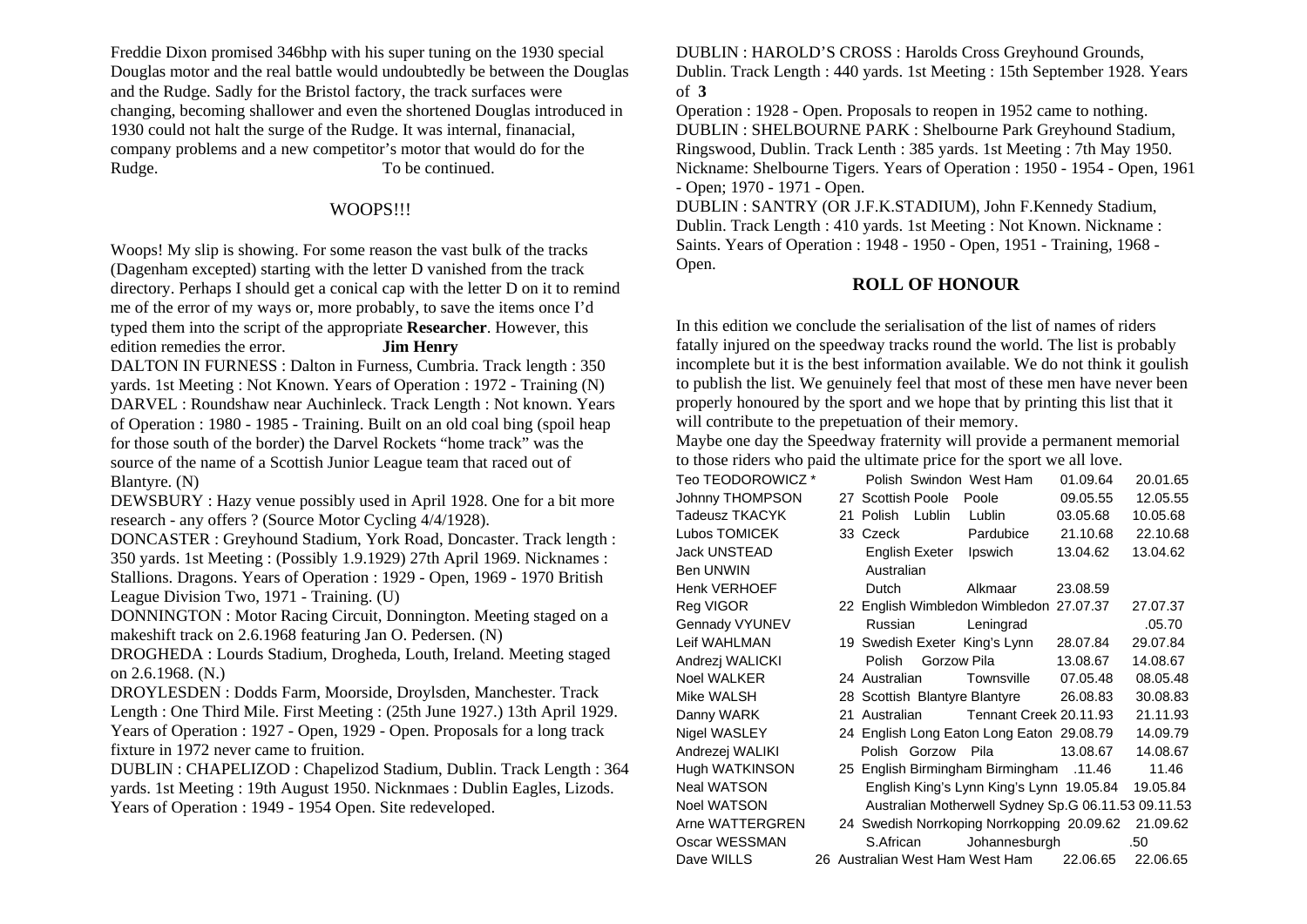| <b>Billy WILSON</b>   |  | 32 English Middlesbrough Norwich | 03.07.48 05.07.48 |          |          |
|-----------------------|--|----------------------------------|-------------------|----------|----------|
| <b>Horatio WILSON</b> |  | 22 English Wembley Harringay     |                   | 15.08.47 | 15.08.47 |

| Damien WINSTANLEY 17 Australian Mackay Mackay 19.10.91 01.11.91 |           |                                                       |        |
|-----------------------------------------------------------------|-----------|-------------------------------------------------------|--------|
| Poul WISSING                                                    | 23 Danish | Rostock                                               | 10.67  |
| Andrzej ZARZECKI                                                |           | 22 Polish Zielona Gora Zielona Gora 21.03.93 21.03.93 |        |
| <b>Boris ZAKHAROV</b>                                           | Russian   | Moscow                                                | .05.64 |
| Oleg ZUBENKO                                                    |           | Russian Elista Elista                                 | 06.88  |
| * Hald LIK Citizanchin at time of accident                      |           |                                                       |        |

Held UK Citizenship at time of accident.

We hope this list will never grow any longer except to add any names which have been missed.

#### **LIST RIDERS WHO DIED FROM NON SPEEDWAY CAUSES**

This list was compiled by **Don Gray** of Cambridgeshire and should be of interest to readers. As always we are happy to add to the list or amend it as necessary to correct any errors.

| <b>Geoff MEREDITH</b>          | Australian | <b>Celtic Park</b>    | <b>June 1928</b> |                    | Pneumonia.^                  |
|--------------------------------|------------|-----------------------|------------------|--------------------|------------------------------|
| A.E.WOOD                       | English    | Halifax               | <b>July 1928</b> |                    | R.T.A.                       |
| <b>Bert ROUND</b>              | English    | Sheffield 1928        |                  |                    | R.T.A.                       |
| <b>WIII NICHOLAS</b>           | S.African  | <b>Crystal Palace</b> | 1930             |                    | R.T.A.                       |
| Clem CORT                      | English    | <b>Belle Vue</b>      | 1931             |                    | $R.T.A.*$                    |
| Oliver GOODFELLOWScottish      |            | Glasgow               | April 1931       |                    | Speedboat**                  |
| <b>Blos BLOMFIELD</b>          | Austrailan | West Ham              | 1932             |                    | Road Racing                  |
| Les BLAKEBROUGH                | English    | Clapton               | 1933             |                    | Diptheria                    |
| <b>Frank CHARLES</b>           | English    | Wembley               | 1939             |                    | Gliding                      |
| George PEPPER                  | Canadian   | Newcastle             | 1941             |                    | <b>RAF Flying</b>            |
| George COCHBONE                | English    | <b>Belle Vue</b>      |                  |                    | Killed on active service     |
| Syd GRIFFITHS                  | English    | Southampton           | 1941             | Killed in air raid |                              |
| <b>Jack HARGREAVES</b>         | English    | <b>Belle Vue</b>      | 1942             |                    | R.T.A.                       |
| Eric EVANS                     | English    | <b>Bristol</b>        | 1947             |                    | Grass track                  |
| "Red" SKELTON                  | Australian | Sydney Royale         | Jan 1947         |                    | Sidecar                      |
| Steve ISON                     | English    | Harringay             | 1949             |                    | R.T.A.                       |
| George FARMER                  | English    | Middlesbrough         | 1949             | Killed practicing. |                              |
| Stan HODSON                    | English    | Exeter                | 1949             |                    | <b>Illness</b>               |
| Reg COURT                      | English    | Oxford                | 1949             | No information     |                              |
| Sven LOFQUIST                  | Swedish    |                       | Oct 1949         |                    | Long Track                   |
| Alfred SMOCZYCK                | Polish     |                       | 1950             |                    | R.T.A.                       |
| <b>Ken MORRIS</b>              | English    | <b>Brafield</b>       | April 1953       |                    | R.T.A.                       |
| <b>Bosse ANDERSSON Swedish</b> |            |                       | 1953             |                    | Plane crash                  |
| Don RALSTON                    | Australian |                       | Feb 1956         |                    | R.T.A.****                   |
| <b>Terry COURTNELL</b>         | English    | Oxford                | Nov 1956         |                    | R.T.A. $M$                   |
| Ingemar SUNDQUIST Swedish      |            | Kaparna               | Dec 1958         |                    | Drowned****                  |
| <b>Dick SAYER</b>              | Rhodesian  | Norwich               |                  |                    | Jan 1959 Died Kent coal mine |
| Gerry HUSSEY                   | English    | Leicester             |                  |                    | March 1959 Midget car ****   |

| Merv ANDREWS                                                                               | Australian                                                                            | BrisbaneOct 1959                  |                   | R.T.A.****        |  |  |  |  |
|--------------------------------------------------------------------------------------------|---------------------------------------------------------------------------------------|-----------------------------------|-------------------|-------------------|--|--|--|--|
| Ernie STOCKMAN                                                                             | New Zealander                                                                         |                                   | Nov 1965          | $R.T.A.$ M        |  |  |  |  |
| <b>Johnnie FAAFENG</b>                                                                     | Norwegian                                                                             | Glasgow                           | Jan 1968          | R.T.A.***         |  |  |  |  |
| Martyn PIDDOCK                                                                             | English                                                                               | West Ham                          | 14 July 1970      | R.T.A.<br>5       |  |  |  |  |
| Gary EVERETT                                                                               | English                                                                               | Wimbledon                         | 14 July 1970      | R.T.A.            |  |  |  |  |
| Peter BRADSHAW                                                                             | Australian                                                                            | West Ham                          | 14 July 1970      | R.T.A.            |  |  |  |  |
| Malcolm CARMICHAEL Australian West Ham                                                     |                                                                                       |                                   | 14 July 1970      | $R.T.A.$ $\sim$   |  |  |  |  |
| Peter BAILEY                                                                               | English                                                                               | CoventryApril 1973                | $R.T.A.^{\wedge}$ |                   |  |  |  |  |
| Jochen WILKENS                                                                             | German                                                                                |                                   | February 1977     | R.T.A.M           |  |  |  |  |
| <b>Jack MILLEN</b>                                                                         |                                                                                       | New Zealander Berwick April1978** | R.T.A.            |                   |  |  |  |  |
| <b>Graham BANKS</b>                                                                        | English                                                                               | Canterbury                        | <b>June 1978</b>  | Grass track       |  |  |  |  |
| Anatoli KUZMIN                                                                             | Russian                                                                               | Lokomotiv Moscow 1979             |                   | R.T.A.            |  |  |  |  |
| Oleg KUZMIN                                                                                | Russian                                                                               | Lokomotiv Moscow 1979             |                   | R.T.A.            |  |  |  |  |
| Zdenek KUDRNA                                                                              | Czeck                                                                                 | Birmingham                        | June 1982         | Grass track       |  |  |  |  |
| Josef ZOLLER                                                                               | German                                                                                | Ruhpolding                        | August 1984       | Grass track       |  |  |  |  |
| Kieran BERWICK                                                                             | English                                                                               | Eastbourne                        | 1984              | Lukemia           |  |  |  |  |
| <b>Billy SANDERS</b>                                                                       | Australian                                                                            | Ipswich                           | April 1985        | Suicide           |  |  |  |  |
| Kenny CARTER                                                                               | English                                                                               | Bradford                          | May 1986          | Suicide           |  |  |  |  |
| <b>Walter DIENER</b>                                                                       | German                                                                                | August 1986                       | Long Track^^^     |                   |  |  |  |  |
| Mark CHISWELL                                                                              | English                                                                               | Mildenhall                        | Sept 1987         | R.T.A.            |  |  |  |  |
| <b>Troy WYTON</b>                                                                          | Australian                                                                            | Adelaide                          | June 1993         | R.T.A.****        |  |  |  |  |
| Nathan GAYMER                                                                              | English                                                                               | Iwade                             | Nov 1994          | R.T.A.            |  |  |  |  |
| Gary REYNOLDS                                                                              | English                                                                               | Iwade                             | Nov 1997          | R.T.A.            |  |  |  |  |
| Jon UNDERWOOD                                                                              | English                                                                               | Arena Essex                       | June 2000         | $R.T.A.^{\wedge}$ |  |  |  |  |
| R. T. A. means road traffic accident. * In Argentina. ** In Scotland *** In Norway **** In |                                                                                       |                                   |                   |                   |  |  |  |  |
|                                                                                            | Australia A In the Jole of Man AA In Holland AAA In New Zealand AAAIn Cormany AAAA In |                                   |                   |                   |  |  |  |  |

Australia ^ In the Isle of Man ^^ In Holland ^^^ In New Zealand ^^^In Germany ^^^^ In South Africa.

#### **NEWSPAPER INFORMATION**

**Rayleigh** : Track : **Weir Stadium** 1948 - 1973 but with gaps. Also Central Speedway track in the vicinity in the pre war at nearby Laindon which is very much in need of research work to pull together details.

Newspapers : (356) The Local Weekly Sept 1960 - Jan 1961; (357) The Local Review Feb 1961 - May 1966; (358) Aayleigh and Wickford Gazette jan - July 1933; (359) Rayleigh and Wickford Gazette and Mid Sussex Recorder Aug 1933 - Aug 1937; (360) Rayleigh, Wickford and Southend District Gazette Aug 1937 - April 1940 & July 1947 - March 1968.

**Reading** : Tracks : **Tilehurst Stadium** and **Smallmead** plus the Training tracks at Smallmead and the Longmoor/California track which is nearby. Newspapers : (361) Berkshire Chronicle 1928 - Sept 1961; (362) Berkshire Chronicle (County Edition) Jan 1947 - Sept 1961 & 1968 - date; (363) Evening Gazette Aug 1935 - Dec 1938; (364) Reading Gazette Jan - Oct 1939; (365) The Football Chronicle 1928 - Dec 1936; (366) Reading Mercury, Oxford Gazette, Newbury Herald and Berks County Paper 1926 - Nov 1960; (367) Reading Review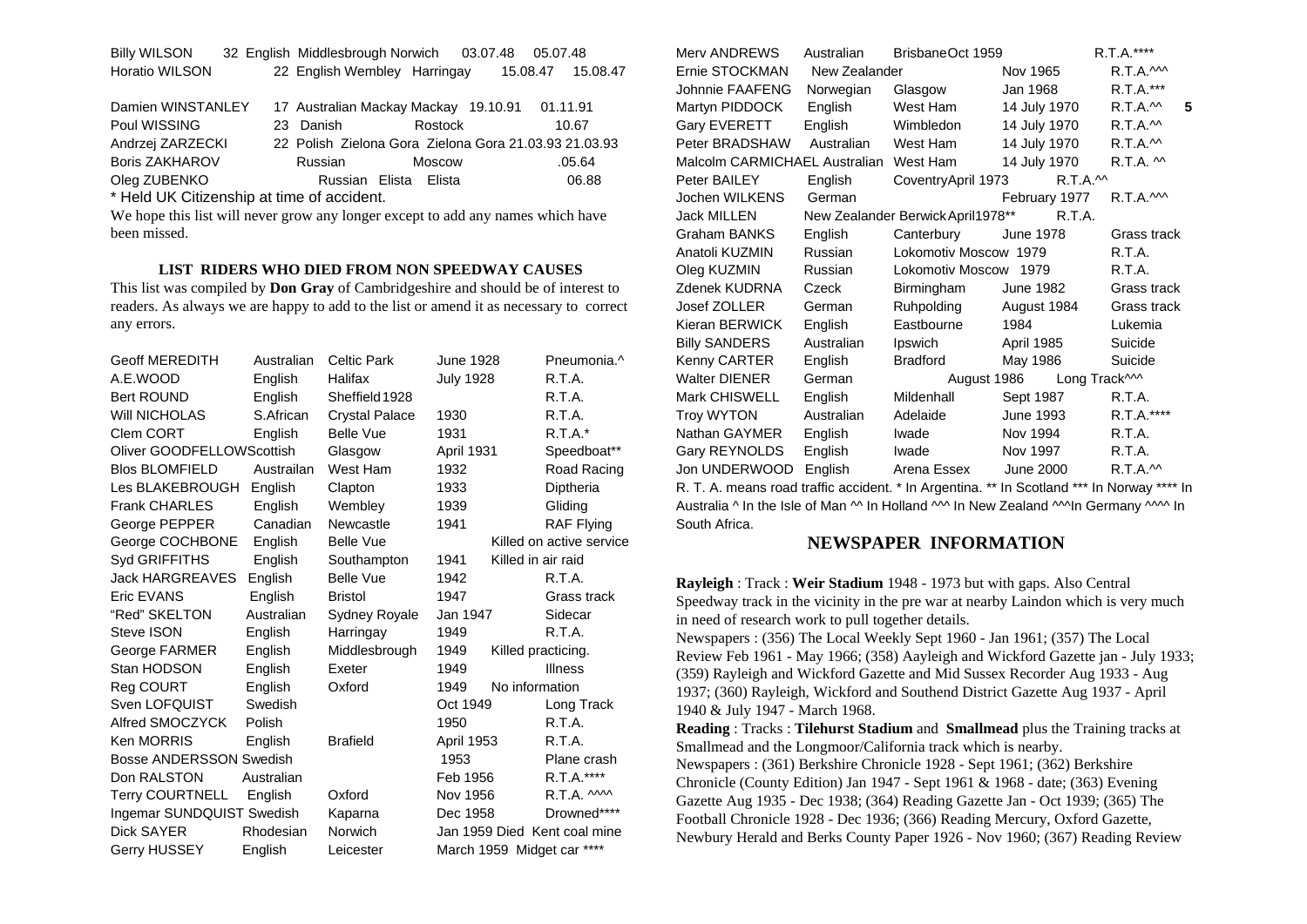Sept 1935 - April 1940 & Aug 1946 - Aug 1948; (368) The Reading Standard 1928 - Sept 1965.

**Rochdale** : Track : **Milnrow Road Stadium**. A 1928 - 1930 venue which reopened for a couple of seasons 1971 - 1972.

Newspaper : (369) Rochdale Observer 1928 - date. Patchy coverage. and Mid Kent Advertiser 1928 - Oct 1940. Try also Kent Messenger.

**Rotherham** : Track : Rotherham. Not as famous a vnbue as immediate neighbours in Sheffield. Yet another with a history to be dug out.

Newspapers : (371) The Rotherham Advertiser 1928 - Dec 1944; (372) Rotherham Express 1928 - Oct 1940.

**Ryde IOW** : Track : **Smallbrook**. The UK's only offshore venture 1996 to date. Newspaper : (373) Isle of Wight Times and Hampshire Gazette 1996 - date. **Salford** : Track : **Albion Stadium**, 1928 - 1929. Newspaper : (374) Salford City Reporter and Salford Chronicle 1928 - June 1951. Also try Manchester papers. **Scunthorpe** : Tracks : **Quibell Park and Ashby Ville**. Sunny Scunny with the two of the most unusual tracks ever. Newspaper : (375) Scunthorpe Star 1970 - date; (376) Scunthorpe Evening Telegraph 1970 - date. It is possible that pre war

Scunthorpe papers may carry information about **Thorne** Speedway which is nearby. **Sheffield** : Track : **Owlerton**. Built originally by an Aussie - Spencer Stratton and a Scot - George Cumming - the steel city has had speedway off and on since 1929. The Library in Sheffield has a large holding of post war programmes.

Newspapers : (377) The Sheffield Daily Telegraph 1929 - July 1936; (378) Sheffield Telegraph July 1936 - Oct 1938; (379) Sheffield Daily Telegraph and Daily Independent Oct 1938 - May 1939; (380) Telegraph and Independent May 1939 - June 1942; (381) Sheffield Telegraph 1946 - Sept 1965; (382) Sheffield Morning Telegraph Sept 1965 - Jan 1966; (383) Sheffield Morning Telegraph Jan 1966 - date; (384) Yorkshire Telegraph and Star 1929 - Oct 1938; (385) Telegraph and Star Oct 1937 - Nov 1938; (386) The Star Nov 1938 - date; (387) Sports Special (The Green 'Un) 1929 - 1937; (388) Green 'Un Aug - Nov 1946; (389) The Star Green 'Un Nov 1946 - date; (390) Sheffield Independent 1929 - May 1932; (391) Daily Independent June 1932 - Oct 1938; (392) Sheffield Mail 1929 - Aug 1931; (393) The Weekly Telegraph 1929 - Dec 1951.

**Sittingbourne** : Track : **Iwade or Marshbank Farm**. Look out for the markers in the hedge row. A training track for many years with some league action. Lang may yer lum reek Graham. May be some obscure Kent action to be found. Newspapers: (394) The East Kent Gazette 1928 - date; (395) North East Kent Chronicle Oct 1931 - Jan 1935; (395) North East Kent Times 1928 - Jan 1965; (396) North East KentTimes and East KentGazetee Feb 1965 - date.

**Skegness** : Track : **Skegness Stock Car Track**. Short lived evnture in both 1997 and 1998 which is a pity. Newspaper : (397) Skegness Standard 1997 - date.

**Southampton** : Track : **Bannister Court**. 1928 pioneer which died on the alter of redevelopment in 1963. Also a training track at **Hamble**. Als othe obscure venue of Swaythling Atlantic Park whatever it was is likely to be detailed in these papers. Newspapers : (398) The Hampshire Advertiser and Southampton Times 1928 - Nov 1940; (399) The Southampton Daily Echo 1928 - June 1958; (400) The Southampton Evening Echo July 1958 - date; (401) Football Echo and Sports Gazette 1928 - Sept 1939 & Aug 1946 - May 1966; (402) The Sports Echo March 1930 - Sept '39 **Stockport** : Track : **Hazel Grove**. An obscure 1937 venture in this town on the south side of Manchester. The track was located at the greyhound track and is mentioned **7** 

in the 1937 editions of Motorcycling.

Newspapers : (403) The Stockport Advertiser and Guardian 1937; (404) Stockport Express 1937; (405) The Cheshire Daily Echo 1937.

**Stoke on Trent** : Tracks : **Sun Street Stadium** (Also known as Hanley) and **Loomer Road** (Which is in Newcastle Under Lyme.) Pre war activity as Hanley 1929, post war in the 1950s as both Hanley and Stoke and Provincial League 1960 - 63 as Stoke.

Newspapers : (406) The Staffordshire Sentinel Daily 1928 - March 1929; (407) The Staffordshire Sentinel Weeky 1928 - date; (408) Evening Sentinel March 1929 - date; (409) Stoke on Trent City Times Nov 1935 - Dec 1969; (410) Sunday Sentinel 1928 - Aug 1929.

**Sunderland** : Track : **East Bolden Greyhound Stadium**. An abortive attempt of 8 meetings in 1964 followed by a short spell in the early 1970s when Newcastle was closed. Superb wee track which produced some great racing.

Newspaper : (411) Echo 1964 - date. Also try Newcastle papers of this era. **Swansea** : Track : None, but nearly a few years ago. Could carry details of other venues in the South Wales area. May give details of Taffy Williams. Newspapers : (412) The Cambria Daily Leader 1928 - March 1930; (413) Swansea and Glamorgan Herald and The Herald of Wales 1928 - March 1930; (414) Herald of Wales March 1930 - date; (415) The South Wales Daily Post 1928 - March 1930; (416) South Wales Daily Post and Cambria Daily Leader March 1930 - March 1932; (417) South Wales Evening Post March 1932 - date; (418) South Wales Weekly Post 1928 - March 1930; (419) Sporting News and Football Leader 1928 - May 1930; (420) Sports Post Aug - Sept 1930; (421) Sporting Post 1929 - March 1930.

# **TRACK RECORD UPDATE**

Further continuation from **John Jarvis'** superb record of tracks.

FARRINGDON : Farringdon Raceway, A417 Farringdon - Wantage Road. Track Length : 250 yards. 1st Meeting : Not Known. Years of Operation :

1985 - 87 - Open; 1988 - Open & Training. (N.)

FELTON : Felton, Northumberland. Track Length : Not Known. 1st Meeting : Not Known. Years of Operation : 1978 - 83 - Open & Training; 1984 - 88 - Training. Team Name : Flyers. (N.)

FERNDOWN : St Ives Road, Ferndown. Track Length : 230 yards. No Meetings. Years of Operation : 1958 - 61 - Training. A team rode in a four heat match at Aldershot in 1959. (U.)

FLEETWOOD : Highbury Avenue, Fleetwood, Lancashire. Track Length : 336 yards 1949 - 325 yards 1948. 1st Meeting : 13th April 1948. Years of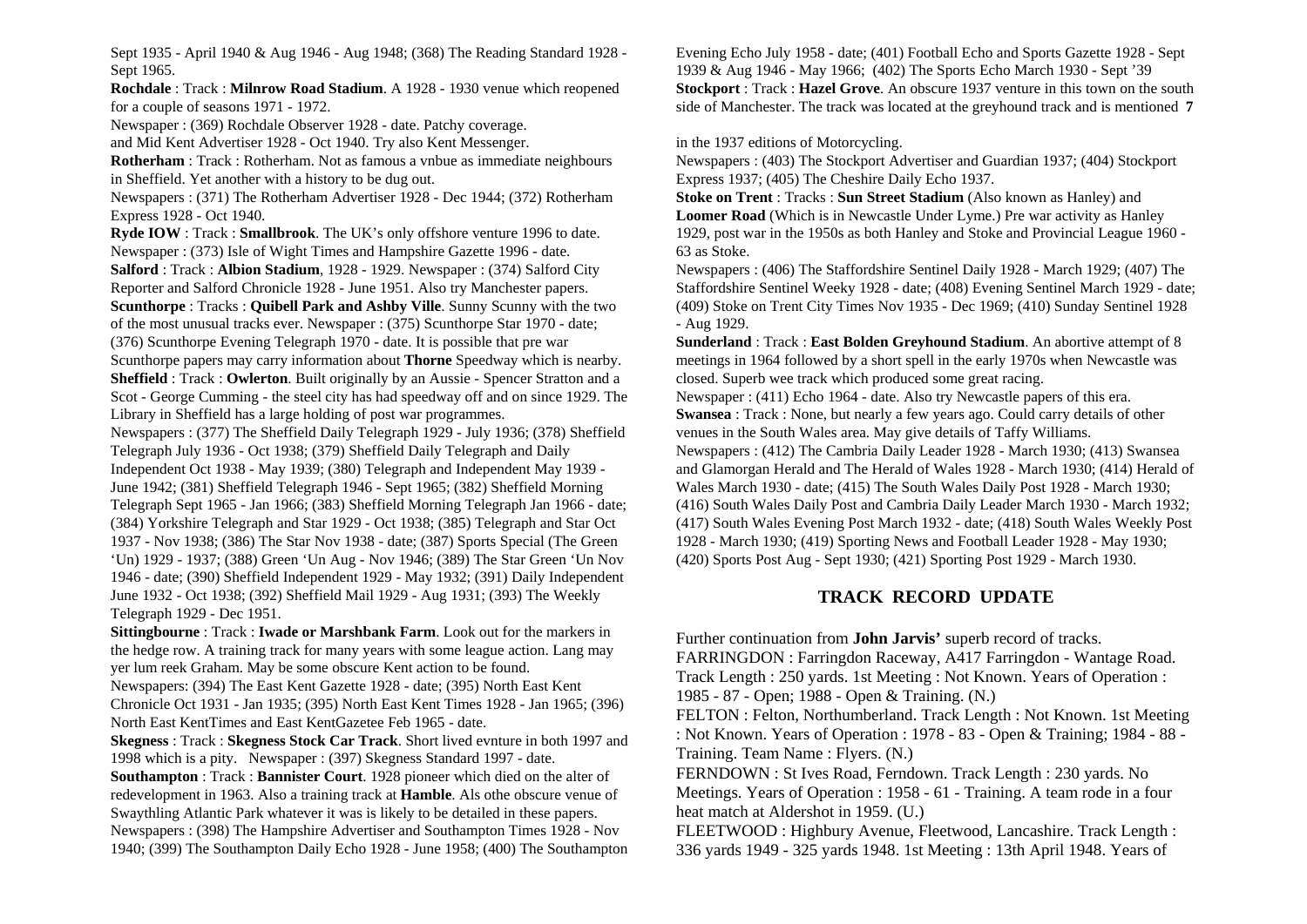Operation : 1948 - 51 - National League Division Two; 1952 - Open. Team Names : Flyers, Knights (1952) Stadium still standing. Trace of track can be seen.

GLASGOW : Ashfield. Saracen Park, Hawthorn Street, Glasgow, G22 6RU. Track Length : 355 yards 1949. 1st Meeting : 12th April 1949. Years of **8** 

Operation : 1949 - 52 - National League Division Two; 1953 - Open; 1999 - 2000 - Premier League. Used for midget cars 1953 after speedway closed. After original closure became a dog track for duration. Reopened 1999. (U) GLASGOW : Carntyne Greyhound Stadium, Glasgow. Track Length : 420 yards in 1930. 1st meeting : 25th May 1928. Years of Operation : 1928 - Open; 1930 - Open. Proposed venture 1947 seems to have come to nothing. Stadium demolished some years ago. Site public open space. (U.)

GLASGOW : Celtic Park, London Road, Glasgow. Track Length : 440 yards. 1st Meeting : 28th April 1928. Year of Operation : 1928. Lasted for all of 12 meetings closing after meeting of 23rd July. Track site now buried under stands of redeveloped stadium. (U.)

GLASGOW : Govan. 181 Helen Street, Govan, Glasgow. Track Length : Not Known. No Meetings - Training Only. Year of Operation : 1930 - Training. (U.)

GLASGOW : Hampden Park, Mount Florida, Glasgow. Track Length : 420 yards. 1st Meeting : 11th April 1969. Years of Operation : 1969 - 72 - British League Division One. The speedway crowd was lost in this vast arena. Oval track retained in revamped stadium.

GLASGOW : Nelson. Olympic Stadium, Camlachie Street, Glasgow. Track Length : 486 yards. 1st Meeting : 9th April 1928. Years of Operation : 1928 - Open; 1932 - Open. Egg shaped track in stadium located immediately north of Celtic Park. Open to public in early March 1928. Now a housing site. (U.) GLASGOW : Shawfield Greyhound Stadium, Glasgow Road, Rutherglen. Track Length : 363 yards. 1st Meeting : 15th April 1988. Years of Operation : 1988 - 90 - National League; 1991 - 94 - British League Division Two; 1995 - 1997 - Premier League. Hosted Glasgow Tigers for all but 1996 when it was base for the Scottish Monarchs. Long time home of Clyde F.C. was saved from redevelopment as supermarket. (N.)

GLASGOW : White City Stadium, Paisley Road West, Ibrox, Glasgow. Track Length : 430 yards. 1st Meeting : 29th June 1928. Years of Operation : 1928 - 29 - Open; 1930 - 31 - Northern League; 1939 - ACU Northern Cup; 1940 - Open; 1945 - Open; 1946 - Northern League; 1947 - 1953 - National League Division Two; 1954 - National League Division Two - resigned; 1956 - Open; 1964 - Provincial League; 1965 - 67 - British League; 1968 - British League Division One. Demolished 1969 and is now on the line of the M8 motorway. Team Names : 1939 - 40 - Lions. 1946 - 68 Tigers. (U.)

GREENFORD : Greenford Driving Park, Birbeck Avenue, Perivale, London. Track Length : 880 yards. 1st Meeting : 7th April 1928. Years of Operation : 1928 - 29 - Open; 1931 - Open. A trotting track used for dirt track racing. Site developed. (U.) HACKNEY WICK : Hackney Wick Greyhound Stadium, Waterden Road, **9**  London, E15 2EQ. Track Length : 340 yards 1937, 345yards 1980. 1st Meeting : 3rd May 1935.Years of Operation : 1935 - 37 - National League; 1938 - 39 - National League Division Two; 1963 - 64 - Provincial League; 1968 - 74 - British League Division One; 1975 - 83 - British league; 1984 - 86 - National League; 1987 - British League; 1988 - 90 - National League; 1991 - British League Division Two; 1995 - Open; 1996 - Premier League. Nicknames : Wolves, Hawks, Kestrels, London Lions. (U.) HALIFAX : The Shay Grounds, Halifax. Track Length : 402 yards 1949, 378 yards, 1965 - 70, 410 - 1971. 1st Meeting : 6th April 1949. Years of Operation : 1949 - National League Division Three; 1950 - 51 - National League Division Two; 1965 - 67 - British League; 1968 - 74 - British League Division One; 1975 - 85 - British League; 1986 - Training. The stadium has been redeveloped to square off the terracing of Halifax Town F.C. probably ending any chance of a return of speedway. (U.) HALIFAX : Thrum Hall Cricket Ground, Halifax. Track Length : 465 yards 1928, 462yards 1929. 1st Meeting : 2nd May 1928. Years of Operation : 1928 - Open; 1929 - English Dirt Track League; 1930 - Open. 1936 - Grass Track event on circuit inside dirt track. Used flares on inside of track to illuminate a night meeting. Terry Warren's Halifax history worth a read. (U.) HAMBLE : Near Southampton. Grass track in 1946. Years of Operation : 1947 - Training; 1949 - 50 - Training. (N.) HAMILTON : Showgrounds. Near Hamilton Ice Rink off Motherwell Road. Track length : Not Known - probably varied from year to year. 1st Meeting : 15th May 1949. Years of Operation : 1949 - 51 - Open; 1953 - 55 - Open. Did not run 1952 due to foot and mouth epidemic. Hybred event- grass cum dirt referred to as grass speedway in programme but described as a blaes (shale) park by riders who raced there. (N.) HARRINGAY : Harringay Greyhound Stadium, Green Lanes, London. Track Length : 339 yards approx 1928, 336yards 1938, 333 yards post war. 1st Meeting : 29th May 1928. Years of Operation : 1928 - Open; 1929 - 30 - Southern League; 1931 - Southern League - resigned; 1934 - National League Divisions One and Two; 1935 - 37 - National League; 1938 - 39 - National League Division One; 1940 - 42 - Open; 1947 - 53 - National League Division One; 1954 - National League - closed after completing fixtures; 1958 - 59 - Open; 1961 - Open. Now site of supermarket where a celebration of the speedway history was staged. (U.)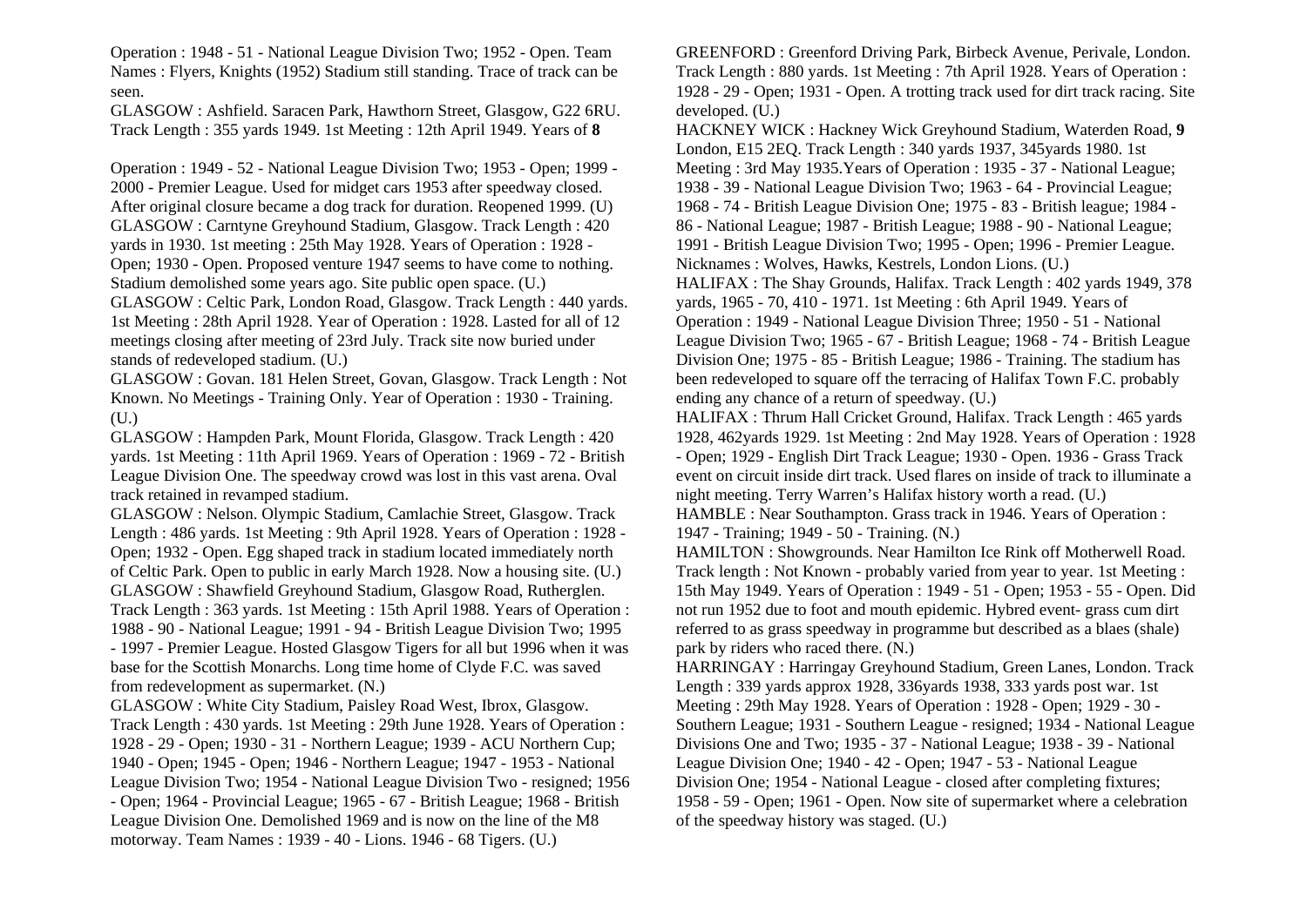HASTINGS : Pilot Field, Elphinstone Road, Hastings. Track Length : 388 yards. 1st Meeting : 21st April 1948. Years of Operation : 1948 - 49 - National League Division Three. Closed following court action. (U.) HEDNESFORD : Nr Cannock, Staffordshire. Track Length : Not Known. No meetings. Years of Operation : 1955 - Training; 1958 - Training; **10** 

1960 - Training, Now a stock car track. (N.)

HIGH BEECH : King's Oak Hotel, Near Loughton, Essex. Track Length : 361 yards 1928, 370 yards 1930, 340 yards 340. 1st Meeting : 19th February 1928. Years of Operation : 1928 - 29 - Open; 1930 - 31 - southern League; 1932 - Open; 1935 - 36 - Training; 1937 - 39 - Open; 1948 - 50 - Open; 1967 - Training; 1968 - 40th Anniversary Gathering. The track is now overgrown and a visitor centre is sited on the first bend close to Hotel.

HOLBEACH : Bell End, Nr Holbeach, Nr Spalding, Lincolnshire. Track Length : 380 yards, 370 yards 1939. 1st Meeting : Not Known. Years of Operation : 1936 - 39 - Open; 1945 - 48 - Open. (U.) A grass speedway with dirt on the bends.

HIGHBRIDGE : Oak tree Stadium, Near Highbridge, Somerset. Track Length : Awaited. 1st meeting : May 2000. Years of operation 2000 - Conference League. (N)

HUDDERSFIELD : Quarmby Stadium, Longwood Edge, Huddersfield, Yorkshire. Track Length : Not Known. 1st Meeting : 4th August 1928. Years of Operation : 1928 - 29 - Open. Pear shaped track which had a very short  $life.(U.)$ 

HULL : Boulevard Stadium, Airlie Street, Hull. Track Length : 423 yards 415 yards 1980. 1st Meeting : 7th April 1971. Years of Operation : 1971 - 73 - British League Division Two; 1974 - British League Division One; 1975 - 81 - British League. (U.) See Roger Hulbert's Book.

HULL : Hedon Stadium, Heddon, Nr Hull. Track Length : 443 yards. 1st Meeting : 27th March 1948. Years of Operation : 1948 - National League Division Three; 1949 - National League Division Three - resigned. Swindon took over fixtures. Built on old disused airport had its own dedicated railway station. See Roger Hulbert's Book.

### **Wolverhampton Speedway 1929**

The running of Wolverhampton speedway was taken over in 1929 by Midland Speedways Ltd. The opening meeting was staged on 16th July and was attended by 1,500 people. The Express and Star noted that a possible reason for the low numbers was a local flower show !! Jack Barber of Sheffield easily defeated Tommy Deadman while Westy Westwood won the Golden Helmet. A match race between Australian Jack

Sweeney and Westwood was postponed for a week when the Aussie's engine failed.

2,000 attended the next meeting staged on 23rd July. At this meeting Westwood defeated Ivor Creek in a match race and set a track record time of 87.0 seconds. T. Anslow won the Golden Gauntlet after Westwood had taken a spectacular fall. **11** 

A week later a Wolverhampton team took to the track for the first time. The home side defeated a Warrington team 19 - 9. The Golden Sash was won by a Coventry youngster who would quickly become famous, Tom Farndon. Many of us wonder what honours Tom would have won in the sport but for his tragic death in 1935.

Hanley (Stoke) were the next team to face Wolverhampton. The match, watched by a crowd of 2,500, was drawn. Most of those attending would have been disappointed by the late arrival of Westwood but he appeared in the twilight to draw a match race series with Leicester's Billy Ellmore one each. Ellmore and Westwood squared up again on 13th August with the latter winning. Westwood was in the wars as a participant in a spectacular crash. One week on and the new Wolverhampton management, Midland Greyhound Racing Co. Ltd., had invested in track illuminations. An incredible 8,000 turned up to watch the Wolverhampton team race against Leicester. The local press reported this as the best meeting seen at Monmore Green so far but did not provide match details. The only source of criticism was the ragged rolling starts.Yet again the local hero Arthur "Westy" Westwood was in trouble taking another heavy tumble.

Most of the 8,000 returned on 27th August. R. Hutchins on a locally made Rudge machine was a popular winner of the Scratch Race while Sheffield's Dusty (Stan) Jenkins won the Monmore Handicap.

Wolverhampton broke new ground on 3rd September when Eva Asquith became the first lady to ride at the Midland venue. A good crowd turned up to watch the Yorkshire lass give a good account of herself. Broncho (Frank) Bianchi, yet another Sheffield man, won the Monmore Handicap while Harry Taft won the Scratch race and a three cornered event. Taft nearly had a clean sweep a week later but Westwood took the Scratch Race and Harry had to be content with 7 wins out of 8 starts.

September 18th saw Wolverhampton beat Nottingham 39.5 to 13.5. The nine heat match saw Wolverhampton win six heats by a 5 - 1 margin and the winning riders in the other three races. (The scoring system was now 3-2-1). Probably the Nottingham men were not used to the narrow Monmore Green track being used to wide open spaces on their home cinders.

Harry Taft won the handicap final on September 24th but a week later he and brother Cyril failed to turn up. The local press was not happy with the managemen<sup>t</sup>'s failure to provide the public with a reason for their absence. Their absence gave the Rudge mounted Hutchins another chance to shine.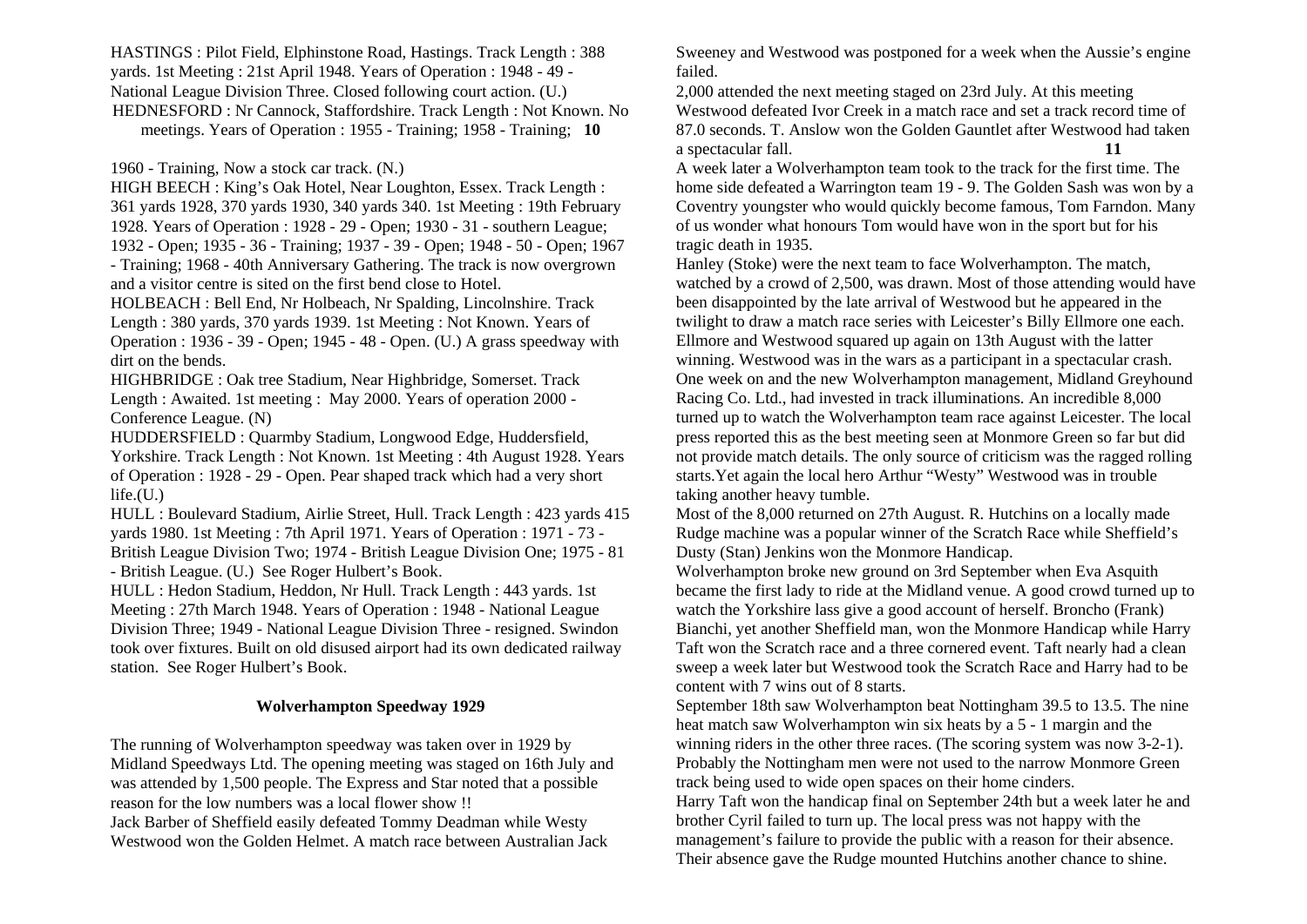The last meeting of 1929 was abit of a fiasco as 8 of the advertised riders failed to show and the meeting featured a series of match races. Yet again the management could not explain the riders' absence and again Hutchins was the star turn.

### Concludlng **Mark Sawbri e's** history of Wolverhampton'snext time. **14 Rants and Ravings, Updates and a Question or Two**

**Barry Stephenson** of Workington draws our attention to an old Glasgow White City programme of 1946 vintage which carries an article advising Glasgow speedway fans that their new team can't be called The Lions as they were in 1939 (and presumably in 1940) because Wembley had licenced the name. A suggestion that the team be called the Dynamos was vetoed by fans and, after all that they became the Tigers.

**Question from the Editors (1)**. When did Sheffield become The Tigers and were Norwich ever the Canaries after the war ? Also what was the exact date the Cradley Heath Cubs became the Heathens ?

**Question from the Editors (2).** Can anyone check up and find out if there was a speedway track at Bridgewater in Somerset in 1935 ? **Don Gray** has come across a newspaper article mentioning the possiblity of a track in this part of the cider country.

**Vic Butcher** of Tangmere suggests that Ben Living, mentioned as Coventry reserve in the article about Clapton, should be Ben Livine. He adds that times were not announced at Southampton sometime late 1950s - early 1960s. Can anyone confirm this and give exact dates ?

Vic suggests that he can go one better and advise of the meeting at

Southampton staged on 5.10.1929 when the results were not announced. The reason for this was a competition was held among the spectators to provide the names of riders finishing order plus a guess at the time recorded. Vic has found winners names but not the results.

Finally Vic thinks the 1929 Star Championship event between Parker and Hayes did not take place because Hayes was injured, and out for the season, on 17th July in the match v Stamford Bridge.

**Ann On**, who won't supply a name or address, tells another out of pits tale which will amuse. A certain Italian rider, who was unhappy with being excluded, telephoned the referee to advise him of his displeasure. Rather than be overly rude the rider told the referee that he thought the referee should be down in the stadium selling ice cream rather than working in the referee's box. Thankfully for the rider concerned, the referee was not too put out by this.

**Bob Ballard,** 2, Stansty Close, Wrexham, LL11 2BS, updates our name that tune item with Wembley's offering as "The Entry of The Gladiators" and that Walthamstow played "Goodnight Irene" for a reason Bob is unsure of. Over to you to explain Goodnight Irene.

On that same note ........ has sent us a copy of sheet music and words for "The Brandon Bees" , a song for all you Coventry fans, by a person called Archie Layton. It goes:

We supporters of The Bees are supporters of the Bees, "Cos we think The Bees are easily the best! **15** And there isn't any doubt, They're a team to shout about; You can see they're always out to beat the rest! Cheer them along! Cheer them along! With the B E E S song! It'sThe Bees! The Brandon Bees! They go buzzing a-round the track with perfect ease! They're as crazy as the craziest, Sporty as the sportiest, Busy as the busiest are The Bees! We're filled with pride-- to see them ride, For the "black and gold" are always sure to please! When you hear the mighty roar, Who d'you think we're roaring for? It's The Bees ---- The Brandon Bees! It's The Bees! The song is copyright of Coventry Speedway and was published in 1953. **David Selby, 3**4 Paddock Drive, Chelmsford, Essesx, CM1 6SS suggests that there could be a couple of errors in the 1932 National League table as follows : Belle Vue 35 Plymouth 15; Wimbledon 23 Crystal palace 31 and Wimledon 33.5 Plymouth 20.5. Again we'd appreciate any other views on this one. David is also keen to build up a central resource of heat details of post war meetings. We endorse this and can tell you that Hugh Vass is working on 1946 and 1947 (as well as 1939 in this manner). Bids for other years welcome. If everyone could chip in we could really do this exercise justice. Congratulations to Coventry Historian **Dave Rowbotham** for his well written item carried by The Sunday Times in July (and to the newspaper for the good picture of Chris Louis). It does, however, beg the question - Why is someone from Exeter asking The Sunday Times if speedway in the UK is alive and well ?

### **Can You Help ?**

**Vic Butcher** is trying to reconcile his records of the points for and against for the 1930 Southampton team. Published tables show For 717 Against 561 whilst from the records Vic has compiled the sums add up to For 716 Against 561. See tables in last edition - Lea Bridge v Southampton result from Mike Terran seems to differ by one point from the score Vic has supplied. **Jeremy Jackson**, Glen Maye, 85 Park Way, Fairfield Park, St. Austell, PL25 4HR. 01726 66484. is looking for photographs of Maurie McDermott, Eddie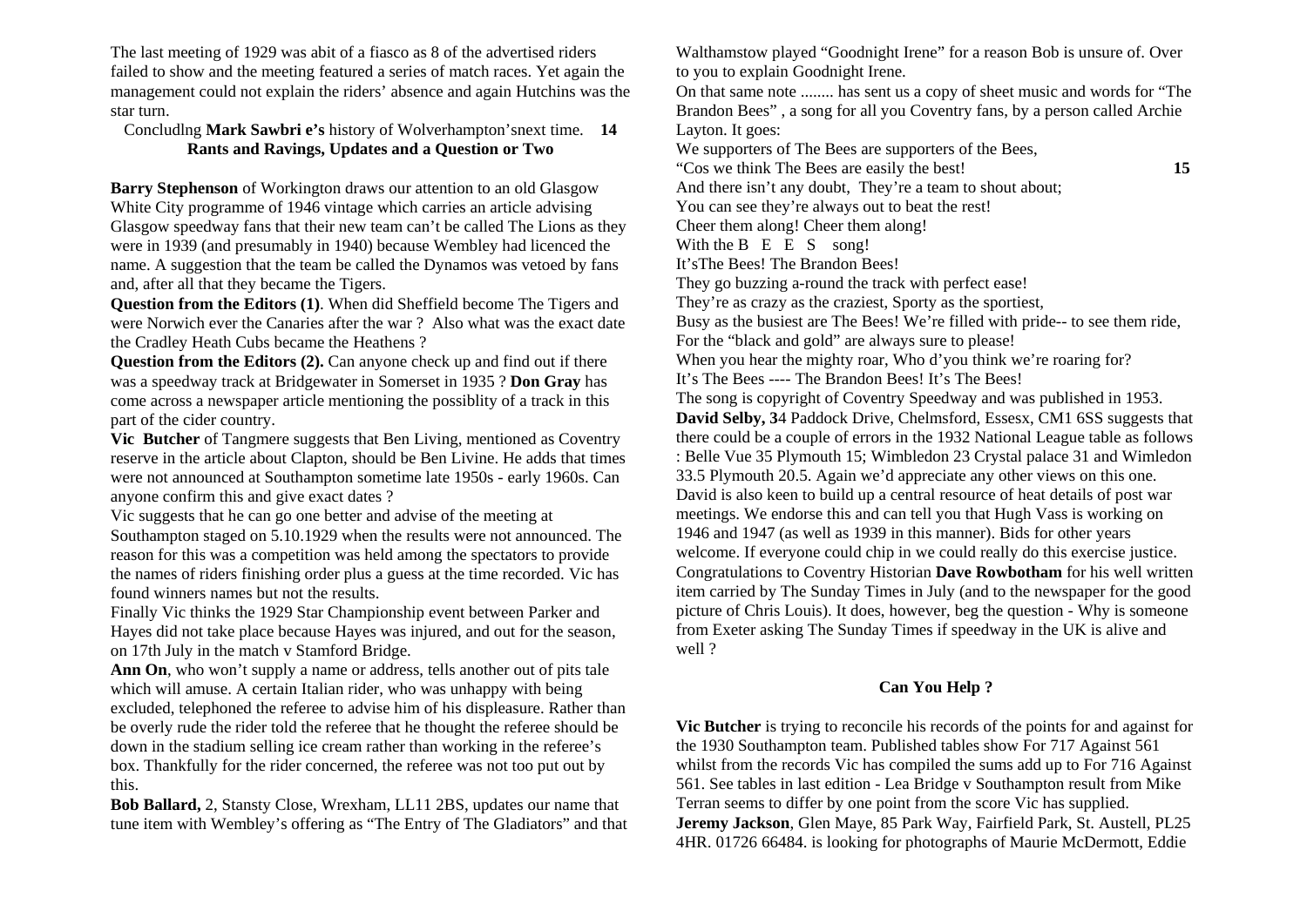Williams, Rusty Wainwright, Larry Young, George Gower, Ray Thackwell, Graham Royle, Cyril Maidment, Bryce Subsritzky, Ronnie Rolfe, Ken Vale, Bob Warner, Mike Keen.

**Jim Henry** is seeking heat details for the following meetings (match and second half) : 1945 15.8 - Glasgow v London; 29.8. Glasgow v Newcastle; 19.9 Glasgow v The Rest; 10.10. Ron Johnson's Select v Bill Kitchen's **16** Select. 1946 10.4. Glasgow Trophy; 1.6. Birmingham v Glasgow; 1947 22.5. Middlesbrough v Glasgow; 15.10 Glasgow v Jack Parker's Select. 1950 15.9.Lanarkshire Eagles v Scottish Select; 22.9. Best Pairs at Motherwell. **Eric Watson,** 43 Hammonds Green, Totton, Southampton, SO40 3HU Phone : 02380871561 is seeking details about pre war tracks. He is looking for Team Colours (TC), Logo or Design on the race jacket (L) and nickname for the tean (N). Barnsley Northern League 1929 and 1930 TC,L,N; Belle Vue 1931 Southern League, 1934 National League Division 2, 1937 Provincial League, 1939 National League Division 2 TC,L,N; Barnet 1929 - 1939 TC L, N; Birmingham Hall Green Southern League 1929 and 1930, National League 1934, National League Divison 2 1934, Provincial League 1937, National League Division 2 1938 TC,L, N; Belle Vue Northern League 1929 to 1931, National League 1932 to 1935, National League Division 1 1936 to 1939 TC, L, N; Birmingham Perry Barr Southern League 1929 and 1930 TC,L, N; Clapton (Lea Bridge) National League 1932 and 1933 TC,L,N; Coventry Southern League 1929 to 1931, National League 1932 to 1933 TC, L, N; Edinburgh Northern League 1930 Royal Blue Jerseys with Tartan trim (unconfirmed), Race Jackets carried only team numbers, No nickname; Bristol Provincial League 1936 and 1937, National League 1938; National League Division 2 1939 TC, L, N; Crystal Palace Southern League 1929 to 1930, National League Division 2 1939 TC,L,N; Glasgow White City Northern League 1930 and 1931 TC,L, N (No known logo 1930 Team race jackets had letters (A - H) in 1931) No known nickname until Lions of 1939. **Jim Gregory** is looking for heat details (and a photocopy of the programme if possible) from the following meetings: 1949 20.4. at Hastings; 25.4. at Liverpool; 9.5. at Exeter; 6.6. at Hull; 1950 6.4. at Wimbledon; 21.5. at Shelbourne; 30.7. at Shelbourne; 1952 6.5. at Southampton; 14.5. at Fleetwood; 7.8. at Oxford; 9.8. at Swindon; 8.10. at Glasgow White City and 1953 9.9. at Ipswich.

**The Editors** are seeking details of Peterborough Eastfield Road (not the old Peterborough Showground site) venue which had grass straights and dirt bends and operated sometime between 1947 and 1951. Race jacket of the team was a Capital letter P in green on a yellow background.

They wonder also if anyone can provide Christian names for Bluey Thorp, Bluey Langtry, Shorty Schirmer, Gundy Harris and Rusty Wainwright. (Did you know Slider Shuttleworth was John Charles Starkie Shuttleworth and that Indian Allan was Jim ?)

**Ian Moultray** is looking for the Christian names of the Dutch riders who appeared at Glasgow Ashfield in late 1949.

**Support The Speedway Star - The Worlds Speedway Window Subscribers have their copy delivered by the postman. 17** 

### **Speedway Racing in 1930**

We continue with **Don Gray's** personal thoughts on speedway racing in the early days. This time we look at 1930. –

 Speedway racing commenced its thrid season as a well established professional sport, having survived a British baptism as a novel and exciting and largely urban specator sport. Despite a faltering start and some indifference, particularly in the North, the 1929 experiment of team racing had been accepted by the public.

However, the days of easy money and large appearance fees had ended and the authorities intended to exercise stronger control. A Riders Association was formed to look after the interests of Southern riders and a similar Association was set up for those in the North.

Some of the second rate Auatralians who had become well known on the tracks had gone home for good but an influx of new Australian hopefuls had replaced them. As the season got under way some of the lower grade riders supplemented their incomes at weekends by appearing on unlicesed tracks using false names. This practice continued well into the thirties.

On July 20th the Speedway Riders' Benevolent Fund was inaugurated at a garden party held at High Beech.

Although a few motor cycle manufacturers continued to produce prototype machines designed purely for speedway racing, the successful long wheel base flat twin Douglas had only one major rival, the Rudge. It was the latter, despite efforts by Douglas to shorten the wheel base,which slowly but surely proved to be more popular with the riders as the season progressed and tracks surfaces became shallower.

The domestic programme format again consited of two leagues, North and South, each league embracing new clubs although some of the 1929 members elected to stay out and to operate on open licences. This year, and henceforth, overseas stars were all permitted to ride in league teams.

In the South matches were between teams of six a side over nine heats, as before, but the Northern Association decided to limit their matches to teams of four a side plus one reserve over six heats. Scoring became 3 - 2 - 1 for both leagues.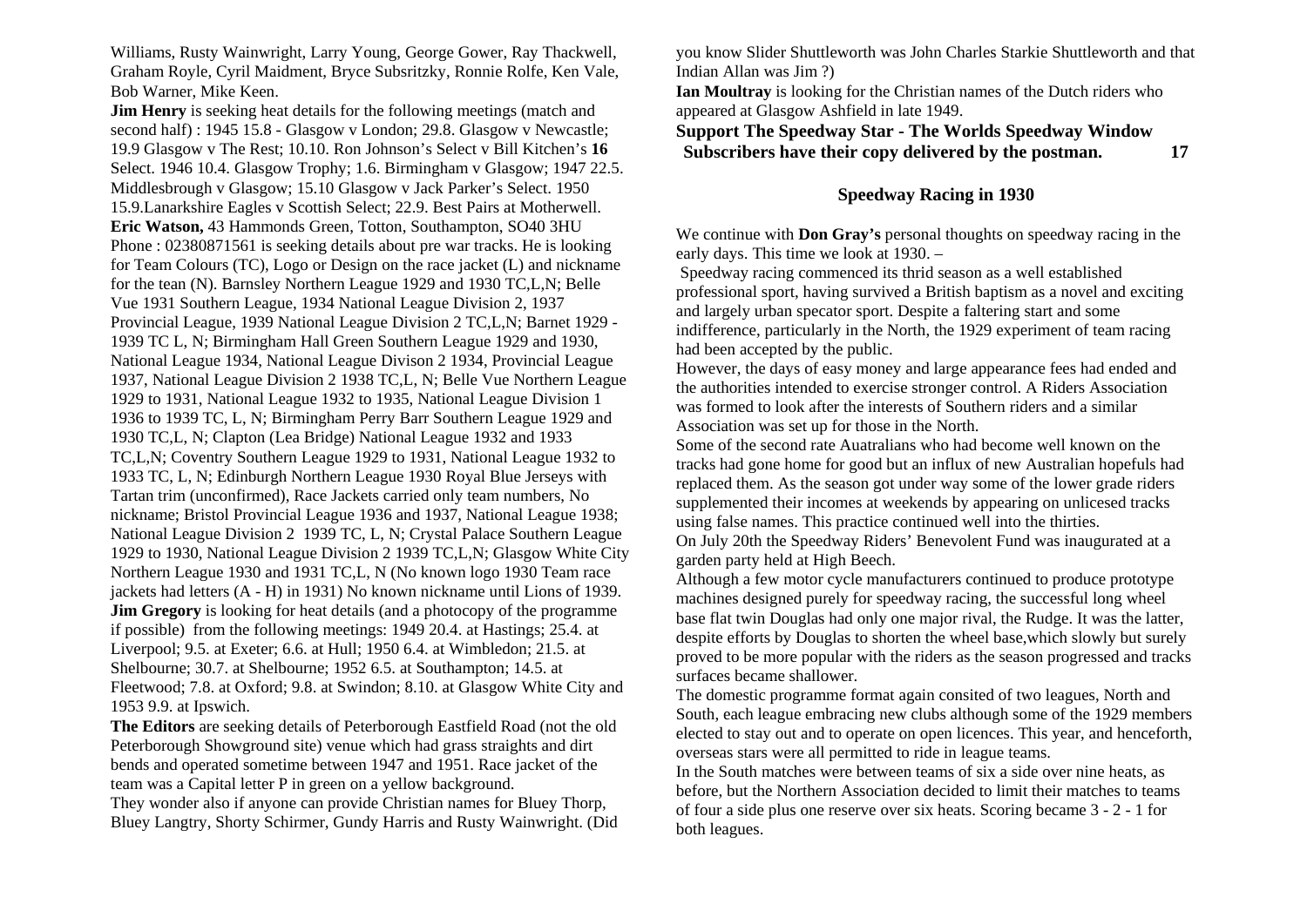As the season got under way some riders were suspended for a period of weeks for misdemeanors such as signing contracts to ride for a club in the South and another in the North at the same time. Non appearance to honour a booking was also severely dealt with. For example Arthur and Hugh Jervis were banned for a month for failing to fulfil a booking at Glasgow. They promptly nipped off to Germany and rode there until their bans were lifted. Clem Beckett of Sheffield was banned indefinitely for trying to organise a riders' strike. He then took a team to Moscow, but did not appear again on British tracks.

Newspapers and motor sports magazines had shown interest in the sport **18 Rochester** : Track : Rochester. Hazy pre war venue.Nearly reopend in the late 1960s. Newspaper : (370) Rochester, Chatham and Gillingham Journal, Chatham Standard **6**  from day one. Who has not seen a copy of the front page of the Daily Mirror covering the pioneer meeting at High Beech ? By 1930 local newspapers and the popular nationals were providing trophies and cash prizes for competition. John Stark Hoskins, the Wembley manager was twice engaged by the B.B.C. to broadcast meetings from Wembley to listeners to what was then called the wireless.

In 1929 "The Star", a London evening newspaper had provided trophies and cash prizes for an annual competition. In 1930 the London "Evening News" put up a cup for a K.O. competition between London based teams. Wembley beat Stamford Bridge in a two leg final. The "News of The World" went one better and provided a cup and medals to be awarded to the Southern league and the "Sunday Chronicle" did the same for the Northern League. Other regional competitions were instituted, such as the London Riders' Championship, an annual event held at Crystal Palace and later at New Cross. In 1930 Jack Ormston of Wembley secured the title and Bluey Wilkinson of West Ham was runner up.

Four tracks, Nottingham, Hall Green, Coventry and Leicester Stadium, competed for a Midland Cup, each track being represented by two riders. The two Leicester stars Squib Burton and Syd Jackson were easy winners. The most significant event of this season was the introduction of a series of official Test Matches between England and Australia. Media attention was engendered by virtue of the concurrent cricket tests between the two countries.

The first Test at Wimbledon was a six man a side, nine heat match which the Aussies won fairly easily. The remaining four Tests were each narrowly won by England consequent upon the teams being increased to eight a side over 16 heats.

As the Aussies could only muster six star quality riders, the home team selectors had a bigger range of choice. Lack of strength in depth was to handicap the Australian selectors for many years to come.

During the close season a number of riders toured tracks in Denmark, Germany, France, Buenos Aires (Argentina), Austraia and South Africa. Johnnie Hoskins tried promoting in Spain and a group of riders built a track in Cairo. In September 1930 the Liverpool team crossed the North Sea to appear in Copenhagen. The Leicester Stadium team followed suit in October. **Southern League**

Apart from the London White City Stadium, which had given up speedway in favour of athletic competitions, all of the 1929 league members returned including Hall Green which had resigned from the league after a few weeks of the previous season. Thus Birmingham was again represented by two tracks, although this time it was Perry Barr tht left the league after six **19**  weeks and continued spasmodically for the rest of the season on an open licence. The league was enlarged by the addition of Leicester Stadium, which decided to join the Southern Association, and newcomers Nottingham and High Beech, the latter billed during the season as Kings Oak. Wembley had considerably strengthened their team at the start of the seasonn and ensured near invincibility when they signed Colin Watson from harringay six weeks into the season. Wembley finished the year as league champions and also won the Knock Out London Cup final against Stamford Bridge. In September they were declared unofficial national champions after defeating a combined Belle Vue and Manchester White City team 27 - 20 at Wembley and 29.5 - 23.5 in the return at Belle Vue. Nottingham collected the wooden spoon.

#### **Northern League**

The complement of the Northern League for 1930 showed a number of changes for the new season. For a start matches were to be between teams of four a side plus a reserve and were to be raced over six heats. Salford had ceased operations and Leicester Stadium had decided to join the Southern League. Leeds, the champions, opted for open licence meetings, as did Halifax, Newcastle Brough Park and Middlesbrough.

Newcomers to the league were Leicester Super, Edinburgh, Newcastle Gosforth, Wombwell and Glasgow White City. Belle Vue, White City Manchester and, much to the disgust of the locals, Sheffield, operated under the same management.

The fixtures were never completed.

The effects of the world wide recession following the 1929 Wall Street stock market crash began to be felt particularly in the industrial North and Scotland. League members Rochdale, Barnsley, Manchester White City, Warrington, Edinburgh, Gosforth and Wombwell either withdrew or closed down. Non league Halifax and Middlesbrough also closed in 1930.

The ultimate demise of Rochdale was accelerated by its suspension from the Northern Dirt Track Owners' Association for permitting betting. **The Riders**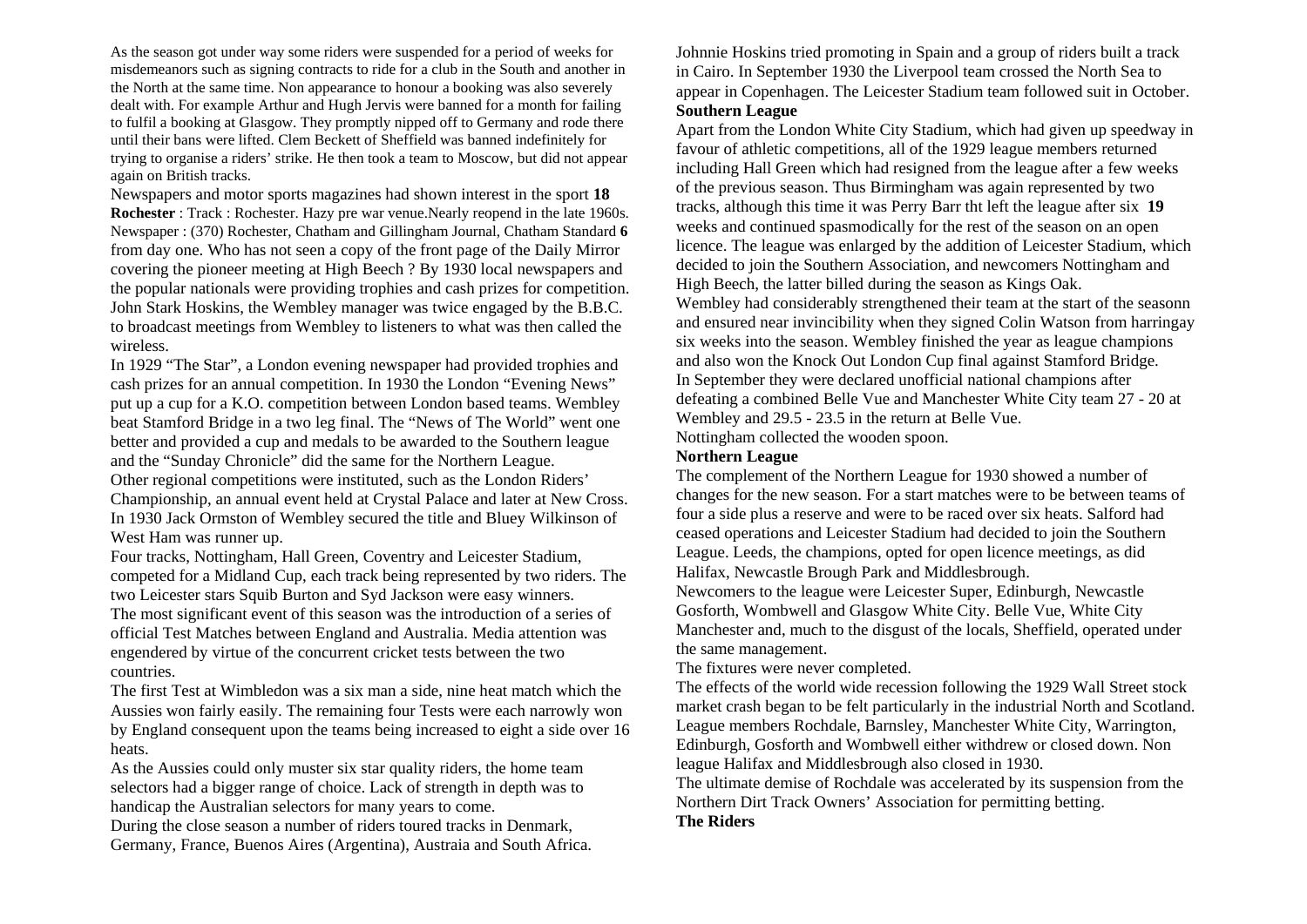Notwithstanding the unsatisfactory situation in the Northern League the tracks in the North had produced a number of clever and competent British riders who were now the equal of their overseas mentors and who were to become leading stars in the immediate future. However, at the end of then year Vic Huxley, the Australian, was considered to be the world's top rider following a highly successful series of individual £1000 Championship wins including "The Star" Trophy at Wembley on September 12th. Although the format of the Star Championship had been changed for the 1930 season, it was still limited to riders from the Southern League teams. It was during this season that the A.C.U. banned women from competing on the speedways following an accident to a lady rider on a warm up parade lap.(See Vintage Magazine June 2000) (P.S. Why ban women for a parade incident as Andy Nichol of Glasgow broke a collar bone in a crash and fall in a warm up parade at Belle Vue in 1930?)

Once again the year ended with many of their number leaving these shores to cointinue to ride during the British close season.

# **PUBLICATIONS**

There is a pile of publications to report on this time. Our track directory wizzard **John Jarvis** has teamed up with **Robert Bamford** to publish a book of "Track Photographs" showing over 90 tracks as they were when John visited them.  $£10 + £2$  p&p. The same team has published "Parker's Playground" which is a history of Bristol Speedway 1928 - 1930 £8.99 + £1 p&p. Robert has teamed up with **Dave Stallworthy** to produce A History of Reading Speedway covering California and both Tilehurst and Smallmead. £10 + £2 p&p. Robert, this time with **Glynn Shailes** have produced, in addition to the 50 years of Swindon Speedway book, Swindon Robins A - Z 1949 - 1999 £4.99 + £1 p&p and Swindon Millenium Handbook - a review of the 1999 season priced £7.99 + £1 p&p.

Also available from Robert Bamford, 3 The Mews, Gastons Road, Malmesbury, Wiltshire, SN16 0BE are The Birth of Speedway in Swindon. The Re-Launch of The Comets, and a book on Steve Lawson called No.1 in the National League £7.00 + £1p&p.

**Tony Lethbridge** has published his second instalment of his history of Exeter Speedway covering 1947 to 1953 costing  $\pounds$ 12.50 +  $\pounds$ 2.50 p&p. Available from Alikat Publications, 6 Lower Kings Avenue, Exeter, EX4 6JT. Volume One is still available at £5.50 inc P & P and Volume Three covering 1954 to 1964 is due out soon.

# **SPECIAL REQUEST**

There are many keen researchers out there and none more so than **Keith Farman**. Keith is working away on a history of Yarmouth Speedway and, having seen some of his output to date, it is a real labour of love and a real quality effort. Keith is only one meeting short of completing his labours and we'd love to help him complete the exercise. Have you, or do you know of anyone who has or might have details of the Wombwell v Yarmouth Third Division match of 1948. It was rained off on 6th August and restaged on Friday 23rd August. Contact Keith on 01493 668139.

**Remember - If it isn't in - you haven't sent it 21 Who Is Doing What** 

We continue to provide details of more subscribers to The Speedway Researcher and what their interests or reserach subjects are.

**Eric Abbott Plymouth Speedway Pre and Post War**  5 Ryedale Avenue, Knottingly, West Yorkshire, WF11 0LN 01977 675404

### **Geoff Alman Pre-war and early Post - War Speedway Especially Midlands Tracks**

8 Sherringham Drive, Essington, Wolverhampton, WV11 2EB 01922 47705

**Andrew Anderson Provincial League and 1946 to 1964 era**  64 Fourgates Road, Dorchester, Dorset, DT1 2NL 07747 013006

**Robert Bamford Swindon Speedway / Speedway in General**  3 The Mews, Gastons Road, Malmesbury, Wiltshire, SN16 0BE 01666 823469

**Paul Baston Riders' Averages**  30 The Weald, East Grinstead, Sussex, RH19 3HB 01342 323734

**Allan Batt New Zealand Speedway - History and Riders**  PO Box 19 - 687, Woolston, Christchurch 8007, New Zealand 64 3 3884878

**Alan Barwick Speedway Magazines / Team and Rider Photos**  6 Croft Villas, Church Street, Henfield, West Sussex, BN5 9NX 01273 493153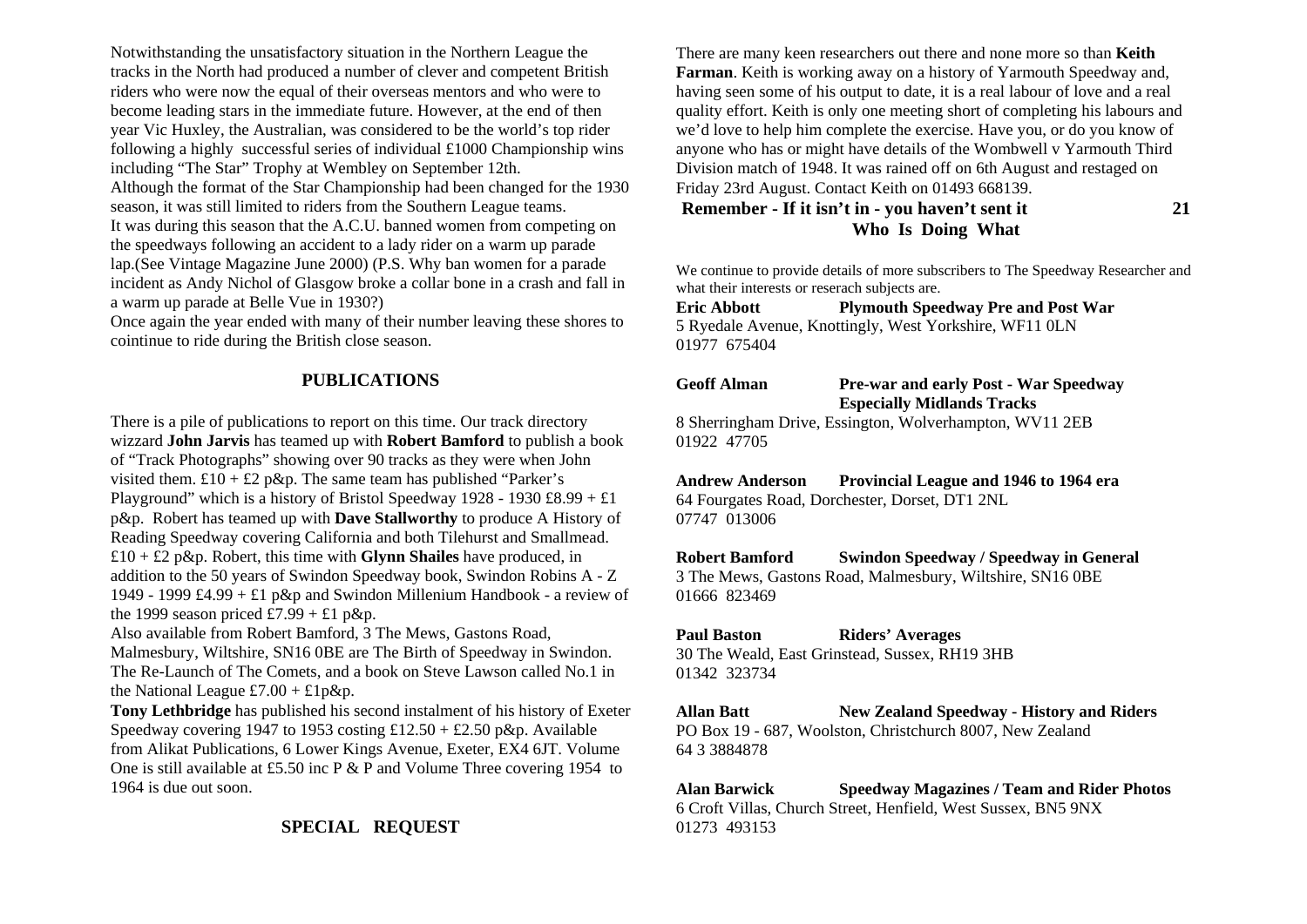#### **Alan Bates Walthamstow Speedway. Also has info on West Ham and Hackney Speedways**

Flat G, 14 Radnor Park Avenue, Folkestone, Kent, CT19 5HN 01303 253924

# **Roger Beaman West Midlands Tracks especially Cradley Heath and Tamworth**

47 Peel Way, Tividale, Oldbury, B69 3JX 0121 532 8614 **22** 

#### **Bernard Brinkley History of Ipswich Speedway. Can help with info from Colindale**

31 Bedford Road, Ickleford, Hitchin, Hertfordshire, SG5 3XH 01462 422294

### **Alex Broadhurst Northern League 1929 - 1931 Can help with info from magazines**

58 Leoanard Road, Chingford, London, E4 8NE 020 8531 8553

**Terry Budd Speedway / Dirt Track in Wales**  173 Pencisley Road, Lllandaff, Cardiff, CF5 1DP 01222 553404

### **Vic Butcher Southampton Speedway / Pre-war speedway in general**  7 Derwent Close, Tangmere, Chichester, West Sussex, PO20 6FQ

**John Chaplin Editor of Vintage Speedway Magazine**  Drakes Cottage, Clipsham, Rutland, LE15 7SH

01780 410394

01243 532819

#### **Deborah Cherry History of Women Speedway Riders**  33 Shuttleworth Road, Preston, Lancashire, PR1 6DB 01772 881105

**C V Chubb Pioneer / Short Lived Tracks & Body Colours**  38 Stock Street, Plaistow, London, E13 0BY

### **Simon Clegg Wigan Speedway 1947 / 52 / 60**  57 Loxton Crescent, Wigan, Lancashire, WN3 5NR

01942 201680

### **Graeme Frost Australian Riders in Britain**

8 Strathbogie Avenue, Findon, South Austrailia 5022, Australia

# **Brian Collins International Speedway Meetings**  22 Jameston Court, Wilbury Crescent, Hove, East Sussex, BN3 8FT

01273 207280 **To be continued. 23** 

## **Essington Hall Training Track**

**Adrian Pavey** tells us a little about one of the more obscure training tracks featured in John Jarvis' list of venues.

The Black Country Bugle, a weekly local history newspaper in the West Midlands (4th May) carried an article entitled "When Speedway came to the Simkin's Farm at Essington" and was penned by a local historian called **Jim Evans.** The article carries three photographs

During 1949 Mr Evans used to visit Perry Barr and then started going to Wolverhampton as well when it re-opened at Monmore Green in 1950. The tractor driver at the time was Tommy Nash who was very friendly with Bill and Tom Simpkin who farmed Essington Hall, near Wolverhampton. They all became ardent speedway fans and decided to lay out their own track at the farm. Between the three of them they purchased an old Excelsior JAP speedway bike from Birmingham rider Doug McLachlan. It cost them £150. Apparently the farm was an old moated site and one the bend of the track was very close to the still flooded site - you can imagine the rest! A novel safety fence if nothing else ! The sound and sight of the three lads attracted many others from the village who all wanted a go themselves. It became a regular meeting place on Sunday mornings and attracted a number of Wolverhampton and Birmingham riders too. Derek Timms, Gundy Harris, Roy Moreton and a very young Howard Cole are mentioned. Howard Junior took to the track on a minuature machine specially built for him by his father. The article confirms John"s dates for the venue as 1950 - 1951.

# **Commando !**

 For all you collectors of everthing speeway -- have you ever looked at the Commando comics - the war story books ? Well, they carried photographs of sportsmen and did not ignore speedway riders.

Ian Turner was featured in No. 1260, Neil Collins in No. 1373, Les Collins in No. 1579 and Tommy Knudsen in No. 1582. but how many more were there in total ?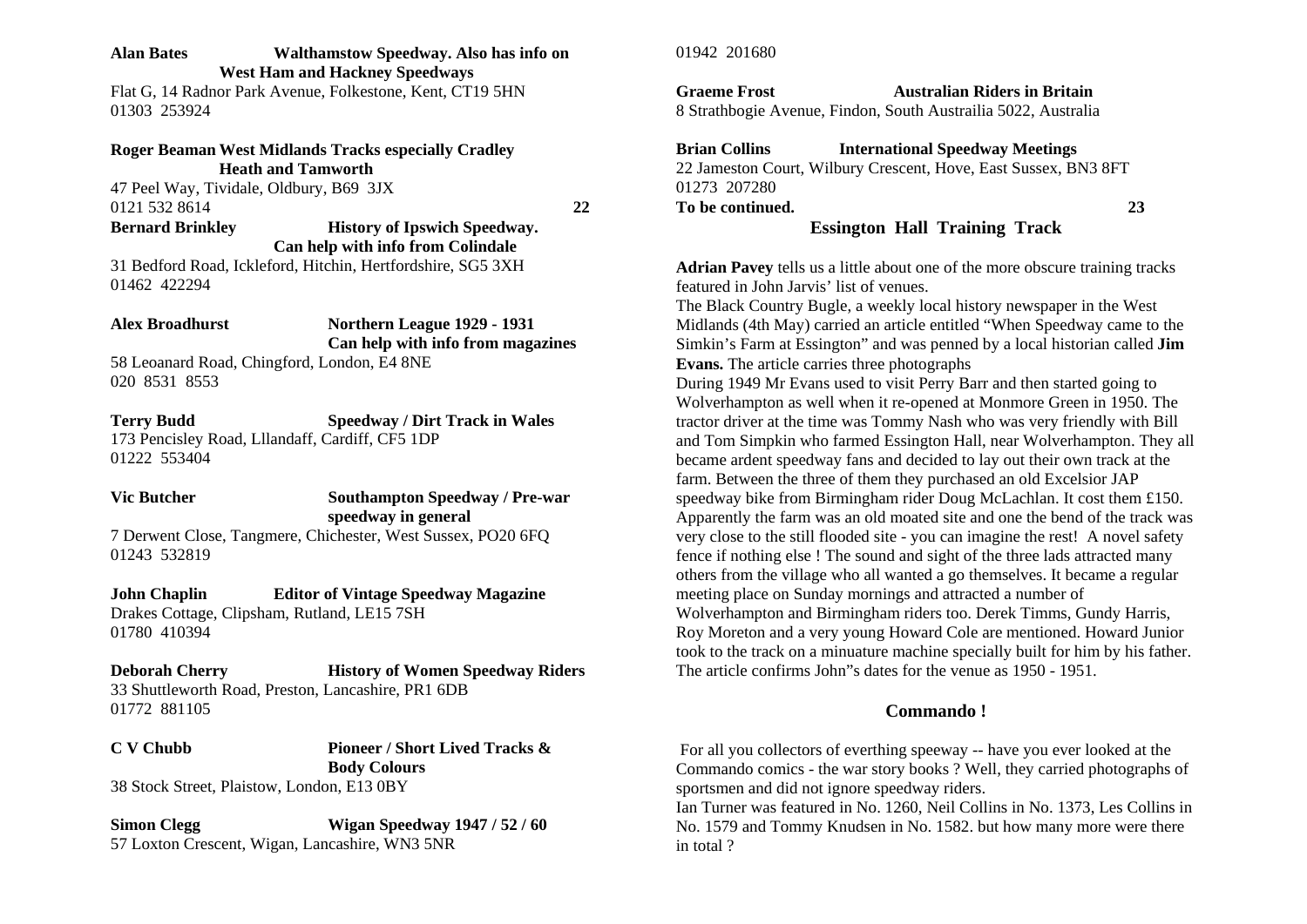Thanks to **Eric Abbott** for this interesting snippet.

**Deadline for items for next edition is : 1st November 2000 The Speedway Researcher is edited and published by :<br>Fraser Jim Henry** 

**Graham Fraser<br>7b Bruce Street,** 

**90 Greenend Gardens, Stirling, FK8 1PD**<br> **Comparison Edinburgh, EH17 7QH**<br> **Comparison Edinburgh, EH17 7QH**<br> **Comparison Fel: 0131 664 7185** 24 **Tel : 01786 471992 Tel : 0131 664 7185 24**